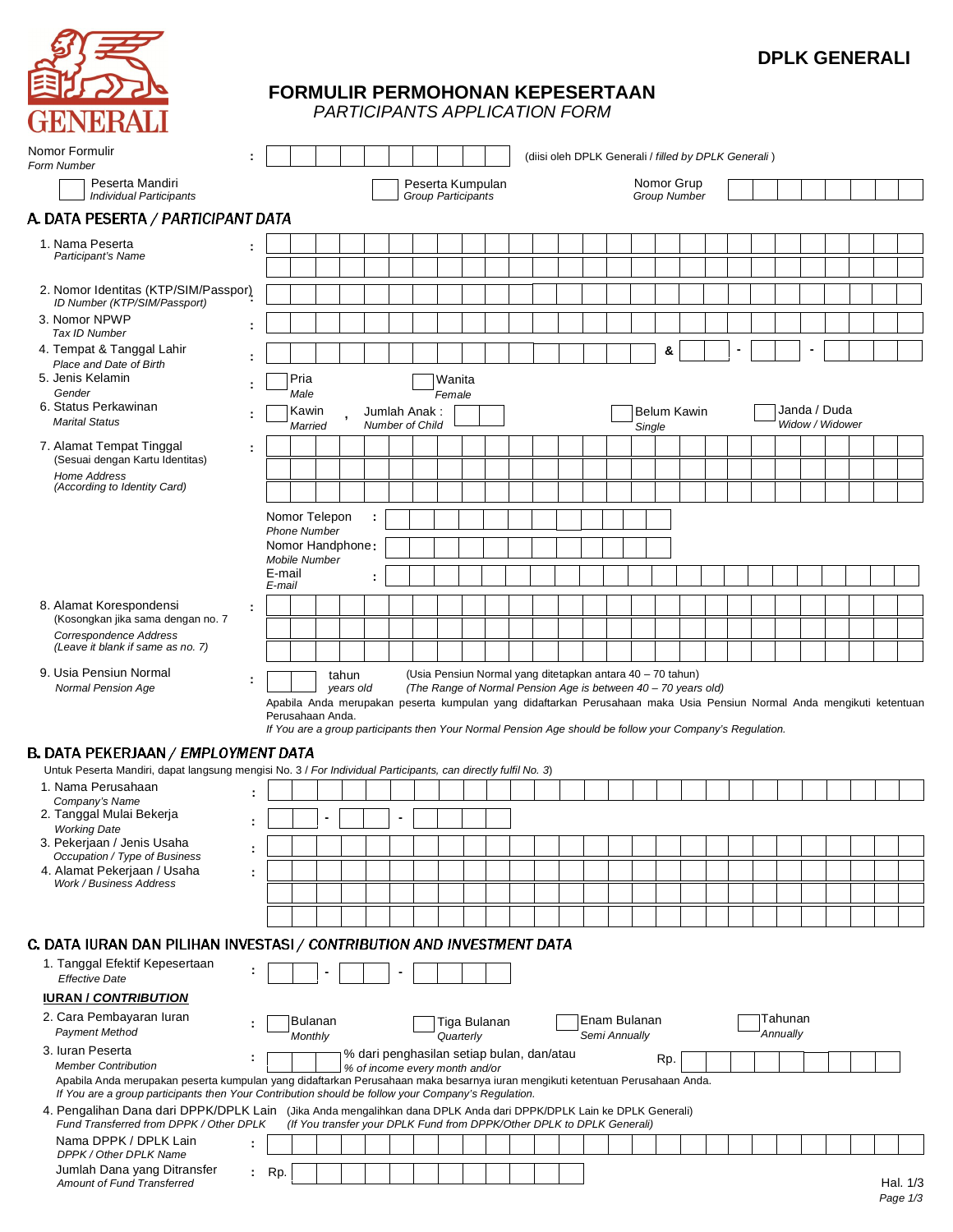

# **DPLK GENERALI**

## **FORMULIR PERMOHONAN KEPESERTAAN**

*PARTICIPANTS APPLICATION FORM*

| The question refers to Ministry of Finance regarding Know Your Customer Application For Non Bank Financial Institutions                                                      | Pertanyaan yang merujuk pada Peraturan Menteri Keuangan RI mengenai Penerapan Prinsip Mengenal Nasabah Bagi Lembaga Keuangan Non Bank |                                                                                                                                                            |                                                                                                                                                                                                                                                                                                                                                                                                                                                                     |
|------------------------------------------------------------------------------------------------------------------------------------------------------------------------------|---------------------------------------------------------------------------------------------------------------------------------------|------------------------------------------------------------------------------------------------------------------------------------------------------------|---------------------------------------------------------------------------------------------------------------------------------------------------------------------------------------------------------------------------------------------------------------------------------------------------------------------------------------------------------------------------------------------------------------------------------------------------------------------|
| 5. Pembayar luran<br><b>Contribution Payer</b>                                                                                                                               | Saya Sendiri<br>Myself                                                                                                                | Perusahaan<br>Company                                                                                                                                      | Lainnya, Jelaskan:<br>Others, please specify                                                                                                                                                                                                                                                                                                                                                                                                                        |
| 6. Sumber Penghasilan<br>Source of Income                                                                                                                                    | Gaji<br>Salary                                                                                                                        | Hasil Investasi<br><b>Investment Gain</b>                                                                                                                  | <b>Bisnis Pribadi</b><br><b>Private Business</b>                                                                                                                                                                                                                                                                                                                                                                                                                    |
|                                                                                                                                                                              | Bonus / Komisi<br>Bonus / Commission                                                                                                  |                                                                                                                                                            | Lainnya, Jelaskan :<br>Others, please specify                                                                                                                                                                                                                                                                                                                                                                                                                       |
| 7. Jumlah penghasilan per tahun (Rp)<br>Amount of income per year (IDR)                                                                                                      | < 12 Juta<br>< 12 Million                                                                                                             | 12 Juta – 60 Juta<br>12 Million - 60 Million                                                                                                               | 61 Juta – 120 Juta<br>61 Million - 120 Million                                                                                                                                                                                                                                                                                                                                                                                                                      |
|                                                                                                                                                                              | 121 Juta – 300 Juta<br>121 Million - 300 Million                                                                                      | 301 Juta - 500 Juta<br>301 Million - 500 Million                                                                                                           | > 500 Juta, Sebutkan:<br>> 500 Million, please specify                                                                                                                                                                                                                                                                                                                                                                                                              |
| <b>PENENTUAN PILIHAN INVESTASI / INVESTMENT DIRECTION *)</b>                                                                                                                 |                                                                                                                                       |                                                                                                                                                            |                                                                                                                                                                                                                                                                                                                                                                                                                                                                     |
| 8. Jenis Dana Investasi<br>Type of Investment Fund                                                                                                                           |                                                                                                                                       | Dana Berorientasi Pasar Uang / Money Market Fund                                                                                                           | %                                                                                                                                                                                                                                                                                                                                                                                                                                                                   |
|                                                                                                                                                                              |                                                                                                                                       | Dana Berorientasi Penghasilan Tetap / Fixed Income Fund                                                                                                    | %                                                                                                                                                                                                                                                                                                                                                                                                                                                                   |
|                                                                                                                                                                              |                                                                                                                                       | Dana Berorientasi Ekuitas / Equity Fund                                                                                                                    | %                                                                                                                                                                                                                                                                                                                                                                                                                                                                   |
|                                                                                                                                                                              | Paket Khusus / Discretionary Fund                                                                                                     | (Only valid for Participants who are members of Company which has Discretionary Fund)                                                                      | %<br>(Hanya berlaku bagi Peserta yang tergabung dalam Perusahaan yang memiliki Paket Khusus)<br>$\mathsf{O}$<br>0<br>$\frac{0}{0}$<br>1                                                                                                                                                                                                                                                                                                                             |
| 9. Fasilitas Investasi ARMS<br><b>ARMS Investment Facilities</b>                                                                                                             |                                                                                                                                       | Centang kotak dibawah jika Anda menginginkan Fasilitas Investasi ARMS<br>Mark the following boxes if you choose to activate the ARMS Investment Facilities |                                                                                                                                                                                                                                                                                                                                                                                                                                                                     |
| Auto Balancing                                                                                                                                                               | (Persentase minimum 1% / Minimum Percentage 1%)                                                                                       | Auto Trading                                                                                                                                               |                                                                                                                                                                                                                                                                                                                                                                                                                                                                     |
| Batas Toleransi / Tolerance Limit +                                                                                                                                          | %                                                                                                                                     |                                                                                                                                                            | %<br><b>Profit Climbing</b>                                                                                                                                                                                                                                                                                                                                                                                                                                         |
| Auto Re-entry                                                                                                                                                                | (Persentase minimum 1% / Minimum Percentage 1%)                                                                                       |                                                                                                                                                            | (Persentase minimum 1% / Minimum Percentage 1%)                                                                                                                                                                                                                                                                                                                                                                                                                     |
| <b>Virtual Entry Point</b>                                                                                                                                                   | $\%$                                                                                                                                  | <b>Target Loss</b>                                                                                                                                         | %                                                                                                                                                                                                                                                                                                                                                                                                                                                                   |
| <b>Bounce Back</b>                                                                                                                                                           |                                                                                                                                       |                                                                                                                                                            | (Persentase minimum 5% / Minimum Percentage 5%)                                                                                                                                                                                                                                                                                                                                                                                                                     |
| mengikuti ketentuan Perusahaan Anda.                                                                                                                                         |                                                                                                                                       |                                                                                                                                                            | *) Untuk Peserta Kumpulan yang diikutsertakan Perusahaan, hanya luran Peserta saja yang dialokasikan ke Pilihan Investasi sedangkan luran Perusahaan dialokasikan<br>For Group Participants, only member's contribution will be allocated to investment direction meanwhile Employer's contribution should be follow Company's Regulation.                                                                                                                          |
|                                                                                                                                                                              |                                                                                                                                       |                                                                                                                                                            |                                                                                                                                                                                                                                                                                                                                                                                                                                                                     |
|                                                                                                                                                                              |                                                                                                                                       |                                                                                                                                                            |                                                                                                                                                                                                                                                                                                                                                                                                                                                                     |
|                                                                                                                                                                              | Kolom Persetujuan dan Pemberian Kuasa atas Fasilitas Investasi ARMS Terpilih                                                          | Approval and Power of Attorney for Selected ARMS Investment Facilities                                                                                     |                                                                                                                                                                                                                                                                                                                                                                                                                                                                     |
| Dengan memilih Fasilitas Investasi ARMS maka Saya:<br>With choose ARMS Investment Facilities then I                                                                          |                                                                                                                                       |                                                                                                                                                            |                                                                                                                                                                                                                                                                                                                                                                                                                                                                     |
| diterima di rekening DPLK Generali) dan menggunakan harga unit pada hari dimana transaksi tersebut dijalankan.                                                               |                                                                                                                                       |                                                                                                                                                            | 1. Memahami, menerima, dan menyetujui bahwa nilai persentase pada fasilitas yang dipilih adalah acuan untuk menerbitkan perintah transaksi<br>pada fasilitas tersebut. Perintah transaksi akan dijalankan pada hari kerja berikutnya (setelah dokumen pendukung lengkap dan iuran telah<br>Understanding, accept, and agreed that percentage value on selected facilities is reference for issue transaction order on that facilities. Transaction will executed on |
| the transaction is executed.                                                                                                                                                 |                                                                                                                                       |                                                                                                                                                            | next working day (after supporting documents are completed and contribution have been received in DPLK Generali's account) and using the unit price on the day                                                                                                                                                                                                                                                                                                      |
| Generali saat iuran diterima dengan kondisi sebagai berikut:                                                                                                                 |                                                                                                                                       |                                                                                                                                                            | Memahami, menerima, dan menyetujui bahwa iuran dan iuran tambahan akan dialokasikan ke dana investasi yang terakhir tercatat di DPLK                                                                                                                                                                                                                                                                                                                                |
| a) Jika sebelum TARGET; maka akan dialokasikan sesuai penempatan alokasi jenis dana investasi terakhir.                                                                      |                                                                                                                                       |                                                                                                                                                            |                                                                                                                                                                                                                                                                                                                                                                                                                                                                     |
| b) Jika setelah TARGET; maka akan dialokasikan ke jenis Dana Investasi Berorientasi Pasar Uang.<br>contribution received with the following conditions :                     |                                                                                                                                       |                                                                                                                                                            | Understanding, accept, and agreed that contribution and additional contribution will be allocated to investment fund that was last record in DPLK Generali when                                                                                                                                                                                                                                                                                                     |
| a) if before TARGET; then will be allocated according last type of allocation investment fund placement.<br>b) if after TARGET; then will be allocated to Money Market Fund. |                                                                                                                                       |                                                                                                                                                            |                                                                                                                                                                                                                                                                                                                                                                                                                                                                     |
| Dana Investasi yang melekat pada produk ini sesuai kebutuhan fasilitas terpilih.                                                                                             |                                                                                                                                       |                                                                                                                                                            | 3. Memberikan kuasa penuh kepada DPLK Generali untuk melakukan proses transaksi Perubahan Jenis Investasi, Pencairan, dan Pembelian atas                                                                                                                                                                                                                                                                                                                            |
| facilities needs.                                                                                                                                                            |                                                                                                                                       |                                                                                                                                                            | Give full attorney to DPLK Generali for do changes of allocation process, maturity, and purchases of investment fund inherent in this product according to the selected<br>4. Menjamin dan membebaskan DPLK Generali dari segala tuntutan dan / atau gugatan yang mungkin timbul dari siapapun juga, termasuk dari                                                                                                                                                  |
| poin 1 diatas.                                                                                                                                                               |                                                                                                                                       |                                                                                                                                                            | Kami, berkenaan dengan dilakukannya proses transaksi sebagaimana diatur dalam poin 3 diatas dan harga unit yang berlaku sesuai ketentuan                                                                                                                                                                                                                                                                                                                            |
| poin 3 above and applicable unit price in accordance with poin 1 above.                                                                                                      |                                                                                                                                       |                                                                                                                                                            | Guarantees and exempt DPLK Generali for any claims and/or lawsuits that may arise from any person, including from Me, regarding with the transaction as set out in                                                                                                                                                                                                                                                                                                  |
|                                                                                                                                                                              |                                                                                                                                       | Disetujui Oleh,<br>Approved by                                                                                                                             |                                                                                                                                                                                                                                                                                                                                                                                                                                                                     |
|                                                                                                                                                                              |                                                                                                                                       |                                                                                                                                                            |                                                                                                                                                                                                                                                                                                                                                                                                                                                                     |
|                                                                                                                                                                              |                                                                                                                                       | Peserta DPLK                                                                                                                                               |                                                                                                                                                                                                                                                                                                                                                                                                                                                                     |